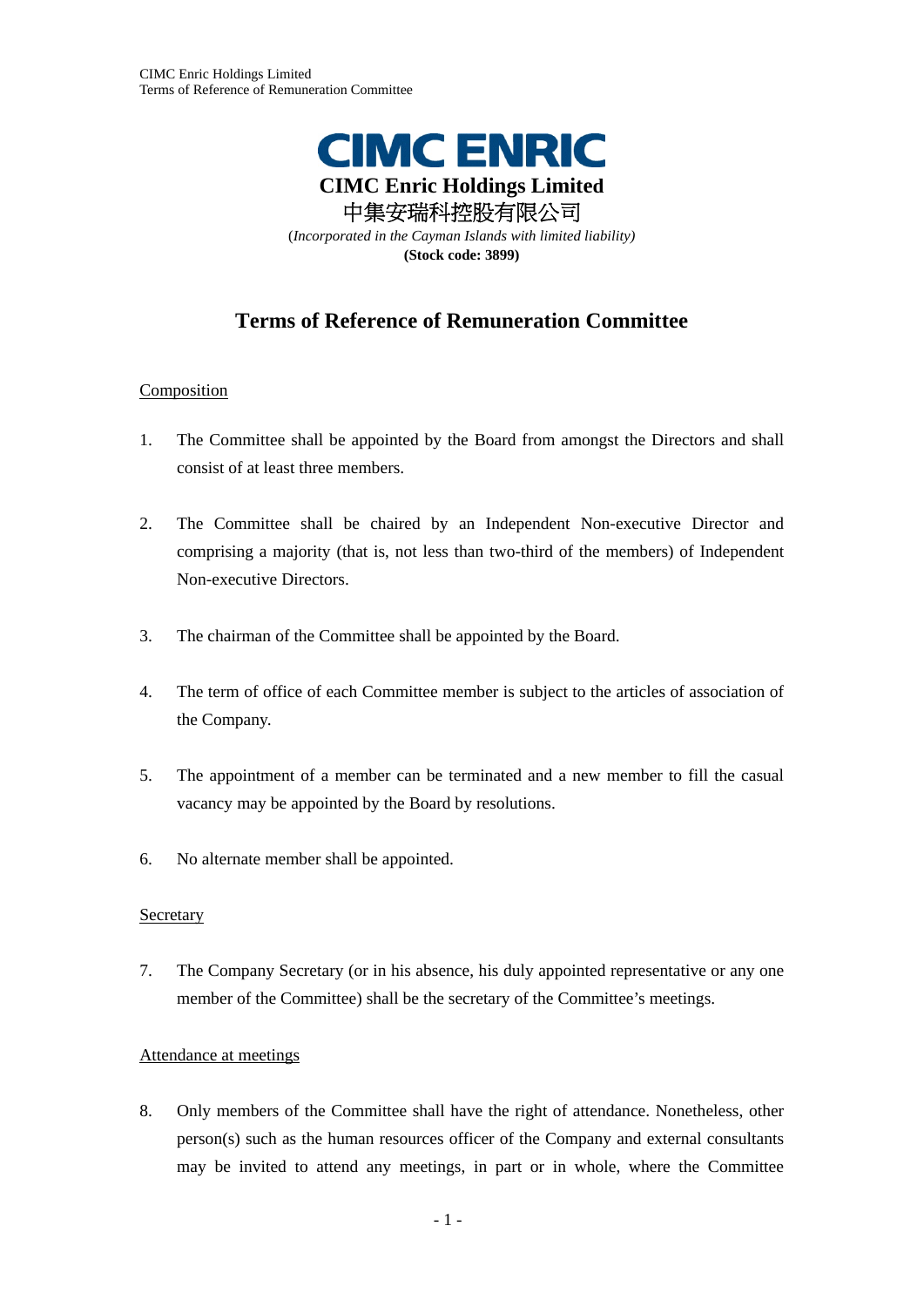considers necessary.

9. Only Committee members shall have the right to vote at meetings.

#### Frequency and procedures of meetings

- 10. Meetings shall be held at least once a year. Additional meeting(s) may be held should the Committee members see fit.
- 11. The chairman of the Committee may convene additional meeting(s) at discretion.
- 12. The quorum for meetings shall be two Committee members.
- 13. Procedures of meetings are subject to the provisions set out in the articles of association of the Company.

# Annual general meeting

14. The chairman or a member of the Committee shall attend the annual general meeting of the Company to be available to answer questions in relation to the activities and responsibilities of the Committee.

#### Authority

- 15. The Committee should consult the Chairman of the Board and/or chief executive of the Company about their remuneration proposals for other Executive Directors.
- 16. The Committee is authorised to obtain from any Board members and/or employees of the Company any information in relation to remuneration for discharging its duties.
- 17. The Committee is authorised by the Board to have access to independent professional advice (if necessary), at the Company's expense, to perform its responsibilities and invite external parties with relevant experience and expertise to attend meetings (if necessary).
- 18. The Committee should be provided with sufficient resources to perform its duties.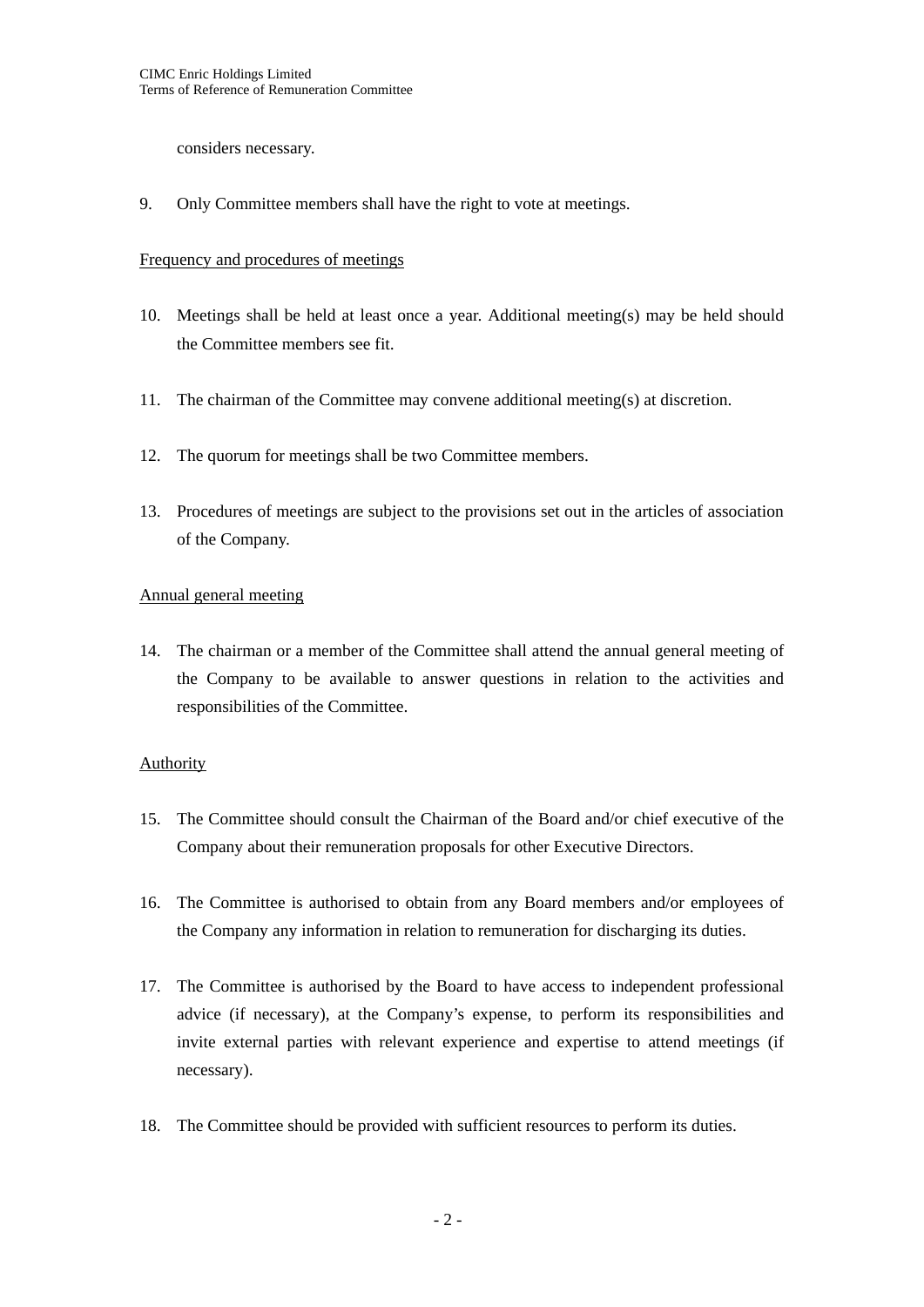# Responsibilities

19. The primary responsibility of the Committee is to establish a policy on Executive Directors' remuneration and all Directors' remuneration packages.

## Duties, power and functions

- 20. The duties, power and functions of the Committee include the followings:
	- (a) to make recommendations to the Board on the Company's policy and structure for all Directors' and senior management remuneration and on the establishment of a formal and transparent procedure for developing remuneration policy;
	- (b) to review and approve the management's remuneration proposals with reference to the Board's corporate goals and objectives;
	- (c) to make recommendations to the Board on the remuneration packages of individual Executive Directors and senior management. This should include benefits in kind, pension rights and compensation payments, including any compensation payable for loss or termination of their office or appointment;
	- (d) to make recommendations to the Board on the remuneration of Non-executive Directors;
	- (e) to consider salaries paid by comparable companies, time commitment and responsibilities and employment conditions elsewhere in the group;
	- (f) to review and approve the compensation payable to Executive Directors and senior management for any loss or termination of office or appointment to ensure that it is consistent with contractual terms and is otherwise fair and not excessive;
	- (g) to review and approve compensation arrangements relating to dismissal or removal of Directors for misconduct to ensure that they are consistent with contractual terms and are otherwise reasonable and appropriate;
	- (h) to ensure that no Director or any of his/her associates is involved in deciding his/her own remuneration; and
	- (i) to advise shareholders on how to vote with respect to any service contracts of Directors that require shareholders' approval under rule 13.68 of the Rules Governing the Listing of Securities on The Stock Exchange of Hong Kong Limited.